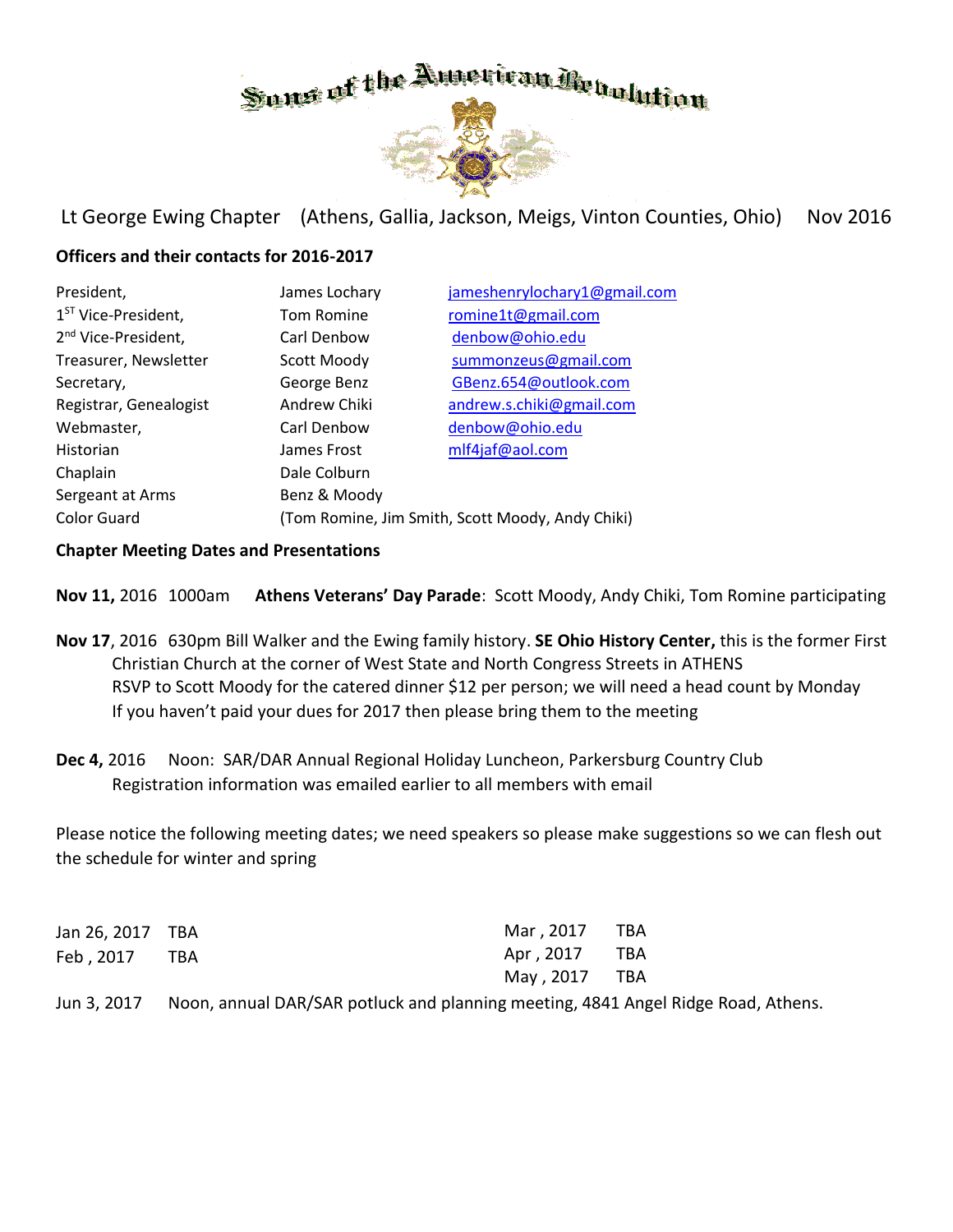## **The Faulkner Murals Come to Life After Three Long Years**

<http://www.newenglandhistoricalsociety.com/faulkner-murals-come-life-three-long-years/> Oct 2016

In 1933, a government building boom was on to lift the nation out of the Great Depression. The new National Archives building in Washington D.C. was to be new home to the nation's founding documents, including the Declaration of Independence and the Constitution.

Barry Faulkner of Keene, N.H. had been selected to create [two great murals](http://www.archives.gov/exhibits/charters/charters_murals.html) that would become known as the Faulkner Murals to tell the story of the preparation of the two documents. But how to begin?

Faulkner, born in 1881, owed much of his skill to working with Dublin, N.H. artist [Abbott H. Thayer](http://www.newenglandhistoricalsociety.com/flashback-photo-angels-abbott-handerson-thayer/) and sculptor [Augustus Saint Gaudens.](http://www.newenglandhistoricalsociety.com/naked-drunken-woman-gets-kicked-out-of-the-boston-public-library/) Later in life, Faulkner learned a trick that served him well when creating murals about historic figures: find a children's book about the topic.

Children's books were written in simple language, focusing on the grand strokes of a story, not the minute details. But at this stage in his career – he was only in his early 40s – he hadn't discovered that shortcut. So Faulkner immersed himself into reading the history of the founding fathers, trying to focus on the most prominent to bring the stories to life. But he was hopelessly lost. Biographers all tended to exaggerate the traits of their chosen subject and it became nearly impossible to select the characters for his murals.

Faulkner consulted John Franklin Jameson, a Massachusetts scholar who was in charge of collecting manuscripts for the Library of Congress. Jameson had made a thorough study of the formation of America with a particular emphasis on the struggle to control how the new nation would be governed and who would profit most.

Jameson quickly helped clear away the mountain of information Faulkner had amassed, giving him thumbnail sketches of who the most important players were. Benjamin Franklin and George Washington as senior statesmen were critical, as was Thomas Jefferson. But he also offered details on the founding fathers from each state – who was a behind-the-scenes operator and who was outspoken. Who used their positions as record keepers and report writers to direct discussion and who shaped the great compromises necessary to reach a final consensus.



A section of Faulkner's mural depicting the creation of the Constitution.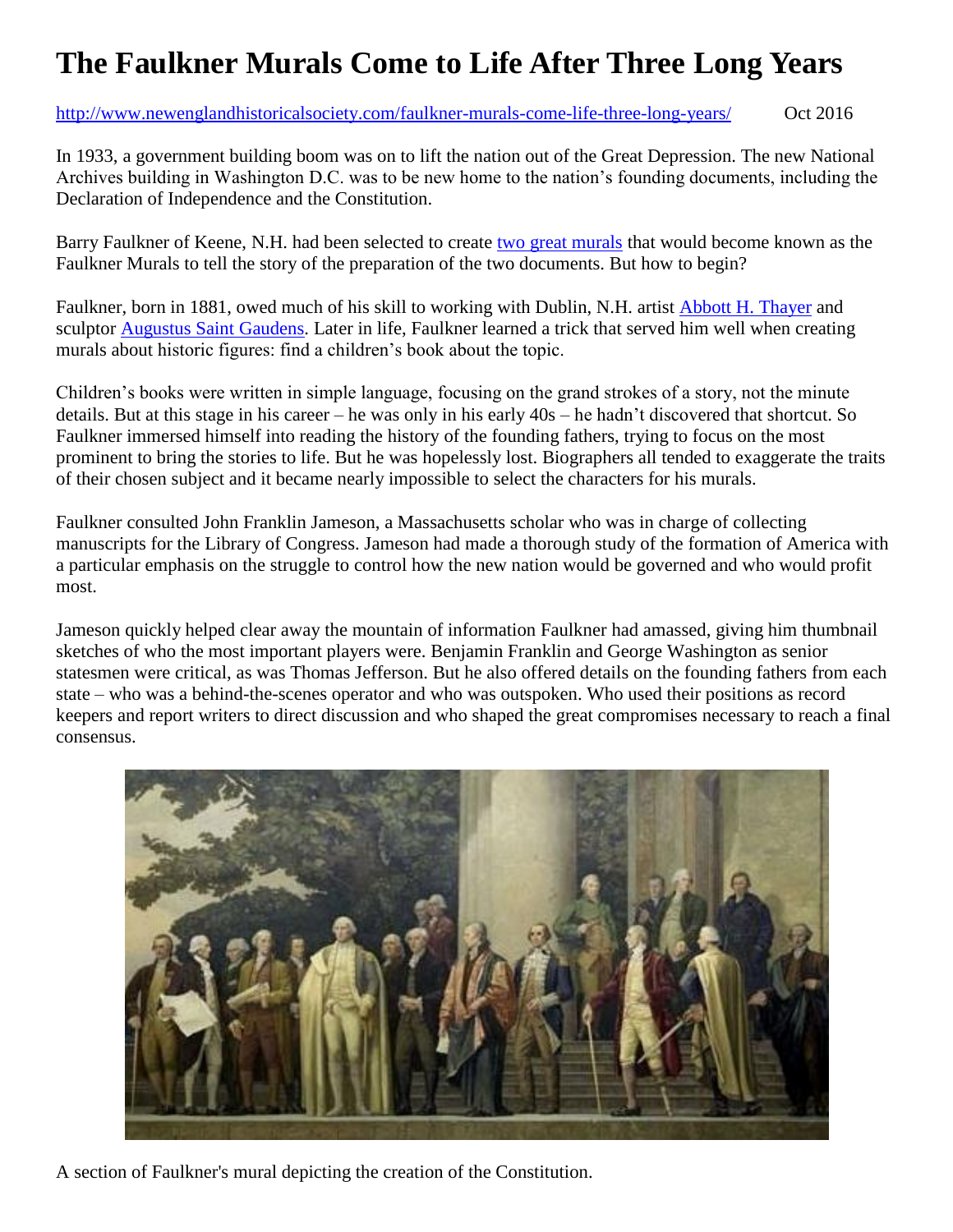

Lt George Ewing Chapter (Athens, Gallia, Jackson, Meigs, Vinton Counties, Ohio) Nov 2016

Jameson also gave Faulkner one final piece of advice. Make sure every colony was represented. With this new framework, Faulkner set about gathering portraits of the men. His ideal would be four portraits or busts to work from for each character. But some subjects fell far short.

For Josiah Bartlett, who hailed from Faulkner's own home state, he had only one pencil drawing from which to work. For others, he had only a woodcut. They were "so crude I'm sure the mothers of the men would not have recognized them."

In depicting the crafting of the Declaration of Independence, Faulkner painted Jefferson handing over the finished document. The other founding fathers are depicted to show their likely mood. The more hotheaded ready for a fight and the calmer, compromise-minded men posed less enthusiastically.

For the mural about the Constitution, Faulkner became more literal. He depicts Massachusetts' delegate Nathaniel Gorham with an ungainly sheaf of papers under his arm – probably the makings of his reports that helped create the final document. Elbridge Gerry, meanwhile, is shown in the background.

Roger Sherman of Connecticut is brandishing a walking stick, highlighting his demeanor. Faulkner also chose to add a little foreshadowing – the clouds in the Declaration hide a profile of Abraham Lincoln – a nod to the problem of slavery and the Civil War. In his Constitution, Alexander Hamilton carries a sword, a hint of the coming War of 1812.

Faulkner went out of his way to costume the characters appropriately. John Hancock's attire reflected his great wealth. Southerners with Cavalier origins were given fancy dress. Northern Puritans were clad more simply.

Years of work finally reached their conclusion in 1936 when Faulkner took the two murals from his studio and brought them (each 14 feet by 37.5 feet) to the Archives. Inside the rotunda, workers were plastering two large framed locations on the wall in preparation for the installation.

Faulkner recalled the day: "Washington sweltered in the humidity of early October and even the interior of the Archives, whose marble walls are massive as a Roman tomb, was oppressive…they unrolled the pictures on the floor and compared them with the dimensions of the wall spaces. To my horror and dismay each picture lacked a foot and a half in length. "

But the artist's assistant quickly calmed him and he simply extended the background to cover the gap.

Faulkner's work can be seen across the country in other murals including the Eastman Theatre in Rochester, New York; The RCA building at Rockefeller Center in New York City; the Hancock Building in Boston; and the Senate chamber in the New Hampshire statehouse in Concord.

Thanks to: [The Faulkner Murals: Depicting the Creation of a Nation,](https://www.archives.gov/publications/prologue/2014/spring/murals.pdf) which includes detailed research on Faulkner's processes and the obstacles encountered in creating the murals.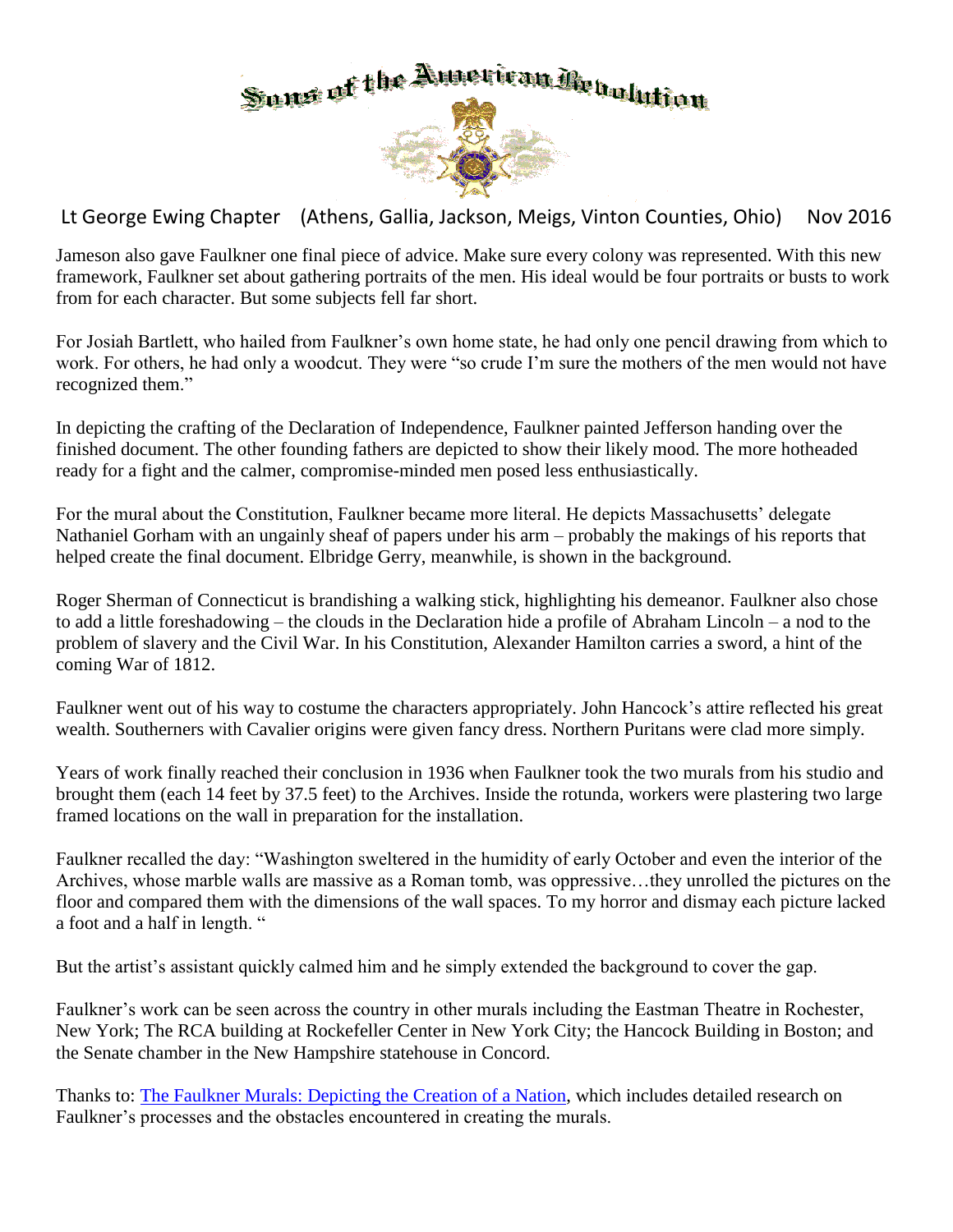# **The Wayward Youth of John Adams**

**[http://www.newenglandhistoricalsociety.com/wa](http://www.newenglandhistoricalsociety.com/wayward-youth-john-adams) [yward-youth-john-adams](http://www.newenglandhistoricalsociety.com/wayward-youth-john-adams) November 2016**



John Adams birthplace, Quincy MA

During his wayward youth, John Adams frustrated his pious father and vexed his hot-tempered mother with his stubborn independence.

He was born Oct. 30 [\(New Style\)](http://www.newenglandhistoricalsociety.com/double-dating-colonial-new-england/), 1735, in Braintree (now Quincy) in the [Province of](https://en.wikipedia.org/wiki/Province_of_Massachusetts_Bay)  [Massachusetts Bay.](https://en.wikipedia.org/wiki/Province_of_Massachusetts_Bay)

He would have two younger brothers, [Peter, with](https://books.google.com/books?id=IyTFVN0ugscC&pg=PA14&dq=john+adams+boyhood&hl=en&sa=X&ved=0ahUKEwiF_7qb_IDQAhUr44MKHU_2B3kQ6AEIHjAA#v=onepage&q=john%20adams%20boyhood&f=false)  [whom he was close,](https://books.google.com/books?id=IyTFVN0ugscC&pg=PA14&dq=john+adams+boyhood&hl=en&sa=X&ved=0ahUKEwiF_7qb_IDQAhUr44MKHU_2B3kQ6AEIHjAA#v=onepage&q=john%20adams%20boyhood&f=false) and Elihu, who died of disease in the American Revolution.

His great-great-grandfather Henry Adams had come to Massachusetts in 1630 as part of the [Great](http://www.newenglandhistoricalsociety.com/the-great-migration-of-picky-puritans-1620-40/)  [Migration of Puritans](http://www.newenglandhistoricalsociety.com/the-great-migration-of-picky-puritans-1620-40/) from England.

Young John's father, Deacon John Adams, was a pious, well-respected farmer who made [shoes in the](https://books.google.com/books?id=23-hDAAAQBAJ&pg=PA416&dq=john+adams+birth&hl=en&sa=X&ved=0ahUKEwi-jerX34DQAhWKz4MKHY_TBnAQ6AEINjAE#v=onepage&q=deacon&f=false)  [winter and never owned more than 200 acres of](https://books.google.com/books?id=23-hDAAAQBAJ&pg=PA416&dq=john+adams+birth&hl=en&sa=X&ved=0ahUKEwi-jerX34DQAhWKz4MKHY_TBnAQ6AEINjAE#v=onepage&q=deacon&f=false)  [land.](https://books.google.com/books?id=23-hDAAAQBAJ&pg=PA416&dq=john+adams+birth&hl=en&sa=X&ved=0ahUKEwi-jerX34DQAhWKz4MKHY_TBnAQ6AEINjAE#v=onepage&q=deacon&f=false)

John Adams' father was 15 years older than and socially inferior to his mother, Susanna Boylston. She was a member of a wealthier Brookline family and grandniece of the doctor who pioneered the treatment of [smallpox.](http://www.newenglandhistoricalsociety.com/samuel-sewall-survives-boston-smallpox-epidemic-1721/)

## **Wayward Youth**



A youngish John Adams

One week after he was born, John Adams was baptized by the Rev. John Hancock, father of the [John Hancock](http://www.newenglandhistoricalsociety.com/the-liberty-affair-john-hancock-loses-a-ship-and-starts-a-riot/) who signed the Declaration of [Independence.](http://www.newenglandhistoricalsociety.com/john-adams-declaration-independence/)

His father wanted him to be a minister. He didn't. "I thought that the Study of Theology...would involve me in endless Altercations and make my life miserable," he wrote as an adult.

Deacon Adams sent him to grammar school to learn Latin so he could enter Harvard. Adams remembered his teacher, Joseph Cleverly, as a 'tolerable Schollar and a Gentleman' but so lazy he didn't teach arithmetic. John Adams got a copy of the 1703 edition of *[Cocker's Decimal Arithmetick](https://en.wikipedia.org/wiki/Cocker%27s_Decimal_Arithmetick)* and taught himself.

He sometimes skipped school to hunt and fish. He later wrote,

I spent my time as idle Children do in making and sailing boats and Ships upon the Ponds and Brooks, in making and flying Kites, in driving hoops, playing marbles, playing Quoits, Wrestling, Swimming, Skating, and above all in shooting, to which Diversion I was addicted.

He was also girl-crazy and spent many evenings in the society of young ladies.

He loved hunting so much he brought his gun to school so he could begin shooting game as soon as classes were over. Cleverly scolded him for it.